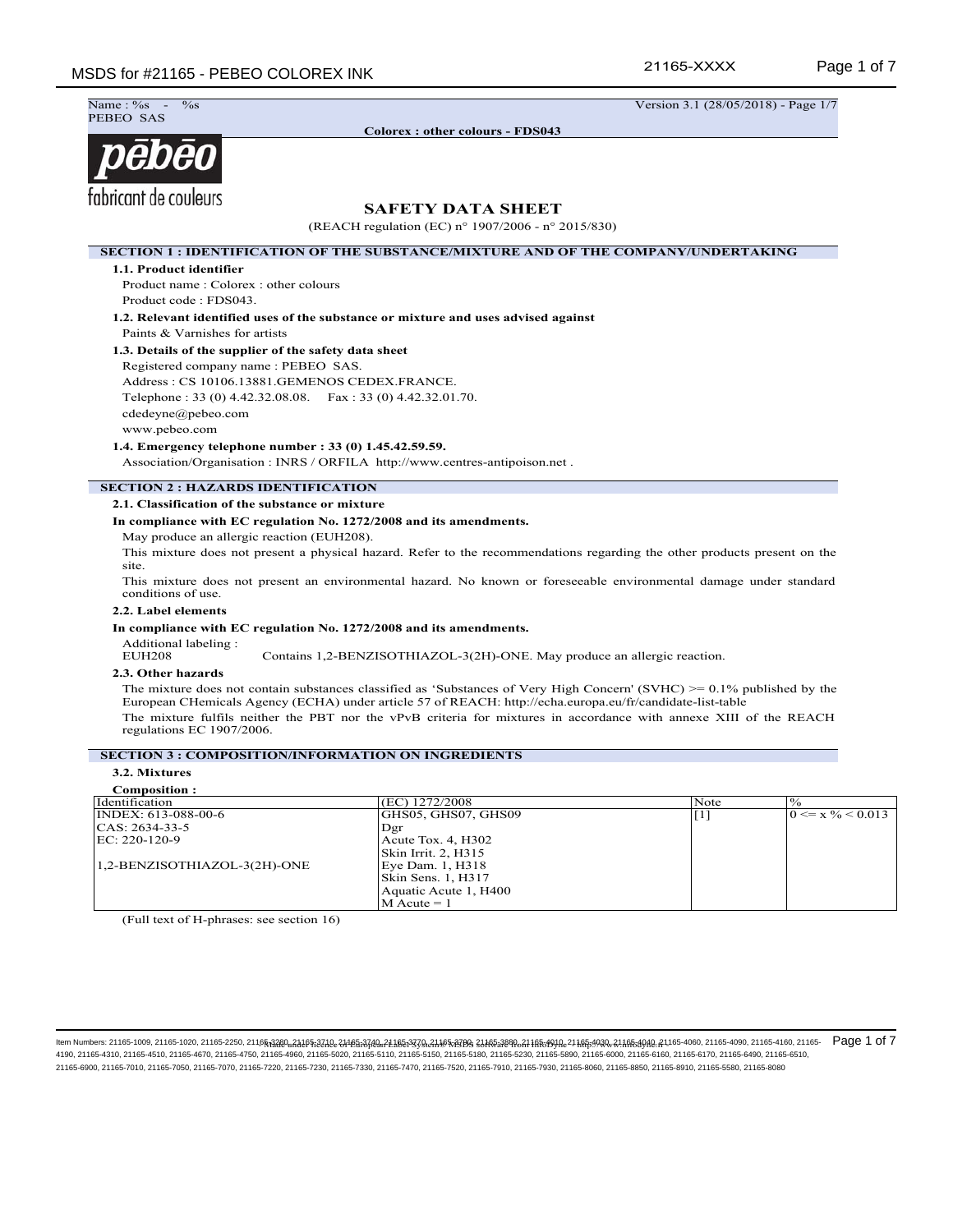| Name: %s  | $\overline{\phantom{0}}$ | $\%$ s |
|-----------|--------------------------|--------|
| PEBEO SAS |                          |        |

**Colorex : other colours - FDS043**

Version 3.1 (28/05/2018) - Page 2/7

## **Information on ingredients :**

[1] Substance for which maximum workplace exposure limits are available.

# **SECTION 4 : FIRST AID MEASURES**

As a general rule, in case of doubt or if symptoms persist, always call a doctor.

NEVER induce swallowing by an unconscious person.

# **4.1. Description of first aid measures**

# **In the event of exposure by inhalation :**

In the event of an allergic reaction, seek medical attention.

# **In the event of splashes or contact with eyes :**

Wash thoroughly with fresh, clean water for 15 minutes holding the eyelids open.

## **In the event of splashes or contact with skin :**

In the event of an allergic reaction, seek medical attention.

#### **In the event of swallowing :**

In the event of swallowing, if the quantity is small (no more than one mouthful), rinse the mouth with water and consult a doctor.

Keep the person exposed at rest. Do not force vomiting.

Seek medical attention, showing the label.

If swallowed accidentally, call a doctor to ascertain whether observation and hospital care will be necessary. Show the label.

#### **4.2. Most important symptoms and effects, both acute and delayed**

No data available.

**4.3. Indication of any immediate medical attention and special treatment needed**

No data available.

# **SECTION 5 : FIREFIGHTING MEASURES**

#### Non-flammable.

#### **5.1. Extinguishing media**

#### **Suitable methods of extinction**

In the event of a fire, use :

- sprayed water or water mist
- foam
- multipurpose ABC powder
- BC powder
- carbon dioxide (CO2)

#### **Unsuitable methods of extinction**

In the event of a fire, do not use :

- water jet

# **5.2. Special hazards arising from the substance or mixture**

A fire will often produce a thick black smoke. Exposure to decomposition products may be hazardous to health.

Do not breathe in smoke.

In the event of a fire, the following may be formed :

- carbon monoxide (CO)
- carbon dioxide (CO2)

#### **5.3. Advice for firefighters**

No data available.

# **SECTION 6 : ACCIDENTAL RELEASE MEASURES**

**6.1. Personal precautions, protective equipment and emergency procedures** Consult the safety measures listed under headings 7 and 8.

ltem Numbers: 21165-1009, 21165-1020, 21165-2250, 21165<sub>13</sub>220u<sub>n</sub>216552240e-2116En3760un2116En3760un2116E5379un21855379un218En38840e-2116554940un2116E549940e-2116E54940e-21165-4060, 21165-4090, 21165-4090, 21165-4090, 211 4190, 21165-4310, 21165-4510, 21165-4670, 21165-4750, 21165-4960, 21165-5020, 21165-5110, 21165-5150, 21165-6180, 21165-5230, 21165-6390, 21165-6900, 21165-6160, 21165-6170, 21165-6490, 21165-600, 21165-600, 21165-6610, 211 21165-6900, 21165-7010, 21165-7050, 21165-7070, 21165-7220, 21165-7230, 21165-7330, 21165-7470, 21165-7520, 21165-7910, 21165-7930, 21165-8060, 21165-8850, 21165-8910, 21165-5580, 21165-8080 Page 2 of 7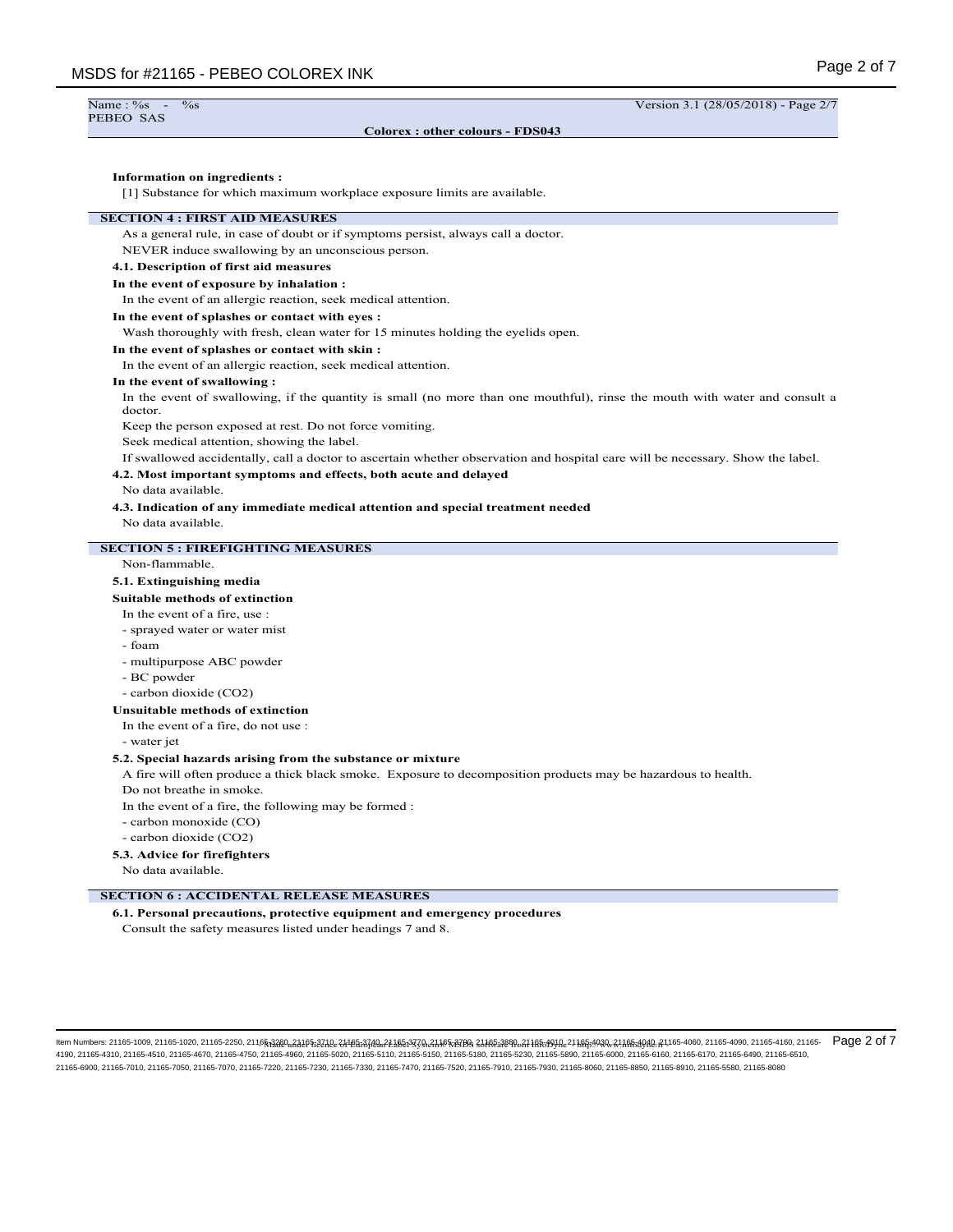| Colorex: other colours - FDS043<br>First aid workers will be equipped with suitable personal protective equipment (See section 8).<br>Contain and control the leaks or spills with non-combustible absorbent materials such as sand, earth, vermiculite,<br>diatomaceous earth in drums for waste disposal.<br>Prevent any material from entering drains or waterways.<br>Clean preferably with a detergent, do not use solvents.<br>No data available.<br>Requirements relating to storage premises apply to all facilities where the mixture is handled.<br>Always wash hands after handling.<br>Remove and wash contaminated clothing before re-using.<br>Ensure that there is adequate ventilation, especially in confined areas.<br>Handle in well-ventilated areas.<br>Prevent access by unauthorised personnel.<br>For personal protection, see section 8.<br>Observe precautions stated on label and also industrial safety regulations.<br>Packages which have been opened must be reclosed carefully and stored in an upright position.<br>No smoking, eating or drinking in areas where the mixture is used.<br>No data available.<br>Keep out of reach of children.<br>Keep the container tightly closed in a dry, well-ventilated place.<br>The floor must be impermeable and form a collecting basin so that, in the event of an accidental spillage, the liquid cannot<br>spread beyond this area.<br>Always keep in packaging made of an identical material to the original.<br>No data available.<br>No data available.<br>Pictogram(s) indicating the obligation of wearing personal protective equipment (PPE) :<br>Use personal protective equipment that is clean and has been properly maintained.<br>Store personal protective equipment in a clean place, away from the work area.<br>Never eat, drink or smoke during use. Remove and wash contaminated clothing before re-using. Ensure that there is adequate<br>ventilation, especially in confined areas. | Name: %s -<br>PEBEO SAS | $\%$ s<br>Version 3.1 (28/05/2018) - Page 3/7 |
|----------------------------------------------------------------------------------------------------------------------------------------------------------------------------------------------------------------------------------------------------------------------------------------------------------------------------------------------------------------------------------------------------------------------------------------------------------------------------------------------------------------------------------------------------------------------------------------------------------------------------------------------------------------------------------------------------------------------------------------------------------------------------------------------------------------------------------------------------------------------------------------------------------------------------------------------------------------------------------------------------------------------------------------------------------------------------------------------------------------------------------------------------------------------------------------------------------------------------------------------------------------------------------------------------------------------------------------------------------------------------------------------------------------------------------------------------------------------------------------------------------------------------------------------------------------------------------------------------------------------------------------------------------------------------------------------------------------------------------------------------------------------------------------------------------------------------------------------------------------------------------------------------------------------------------------------------------------------------------------|-------------------------|-----------------------------------------------|
|                                                                                                                                                                                                                                                                                                                                                                                                                                                                                                                                                                                                                                                                                                                                                                                                                                                                                                                                                                                                                                                                                                                                                                                                                                                                                                                                                                                                                                                                                                                                                                                                                                                                                                                                                                                                                                                                                                                                                                                        |                         |                                               |
| For first aid worker                                                                                                                                                                                                                                                                                                                                                                                                                                                                                                                                                                                                                                                                                                                                                                                                                                                                                                                                                                                                                                                                                                                                                                                                                                                                                                                                                                                                                                                                                                                                                                                                                                                                                                                                                                                                                                                                                                                                                                   |                         |                                               |
| <b>6.2. Environmental precautions</b>                                                                                                                                                                                                                                                                                                                                                                                                                                                                                                                                                                                                                                                                                                                                                                                                                                                                                                                                                                                                                                                                                                                                                                                                                                                                                                                                                                                                                                                                                                                                                                                                                                                                                                                                                                                                                                                                                                                                                  |                         |                                               |
|                                                                                                                                                                                                                                                                                                                                                                                                                                                                                                                                                                                                                                                                                                                                                                                                                                                                                                                                                                                                                                                                                                                                                                                                                                                                                                                                                                                                                                                                                                                                                                                                                                                                                                                                                                                                                                                                                                                                                                                        |                         |                                               |
|                                                                                                                                                                                                                                                                                                                                                                                                                                                                                                                                                                                                                                                                                                                                                                                                                                                                                                                                                                                                                                                                                                                                                                                                                                                                                                                                                                                                                                                                                                                                                                                                                                                                                                                                                                                                                                                                                                                                                                                        |                         |                                               |
|                                                                                                                                                                                                                                                                                                                                                                                                                                                                                                                                                                                                                                                                                                                                                                                                                                                                                                                                                                                                                                                                                                                                                                                                                                                                                                                                                                                                                                                                                                                                                                                                                                                                                                                                                                                                                                                                                                                                                                                        |                         |                                               |
| 6.3. Methods and material for containment and cleaning up<br>6.4. Reference to other sections<br>7.1. Precautions for safe handling<br><b>Fire prevention:</b><br>Recommended equipment and procedures :<br>Prohibited equipment and procedures :<br>7.2. Conditions for safe storage, including any incompatibilities<br>Packaging<br>7.3. Specific end use(s)<br>8.1. Control parameters                                                                                                                                                                                                                                                                                                                                                                                                                                                                                                                                                                                                                                                                                                                                                                                                                                                                                                                                                                                                                                                                                                                                                                                                                                                                                                                                                                                                                                                                                                                                                                                             |                         |                                               |
|                                                                                                                                                                                                                                                                                                                                                                                                                                                                                                                                                                                                                                                                                                                                                                                                                                                                                                                                                                                                                                                                                                                                                                                                                                                                                                                                                                                                                                                                                                                                                                                                                                                                                                                                                                                                                                                                                                                                                                                        |                         |                                               |
|                                                                                                                                                                                                                                                                                                                                                                                                                                                                                                                                                                                                                                                                                                                                                                                                                                                                                                                                                                                                                                                                                                                                                                                                                                                                                                                                                                                                                                                                                                                                                                                                                                                                                                                                                                                                                                                                                                                                                                                        |                         |                                               |
| <b>SECTION 7: HANDLING AND STORAGE</b><br><b>Storage</b><br>8.2. Exposure controls<br>Personal protection measures, such as personal protective equipment                                                                                                                                                                                                                                                                                                                                                                                                                                                                                                                                                                                                                                                                                                                                                                                                                                                                                                                                                                                                                                                                                                                                                                                                                                                                                                                                                                                                                                                                                                                                                                                                                                                                                                                                                                                                                              |                         |                                               |
|                                                                                                                                                                                                                                                                                                                                                                                                                                                                                                                                                                                                                                                                                                                                                                                                                                                                                                                                                                                                                                                                                                                                                                                                                                                                                                                                                                                                                                                                                                                                                                                                                                                                                                                                                                                                                                                                                                                                                                                        |                         |                                               |
|                                                                                                                                                                                                                                                                                                                                                                                                                                                                                                                                                                                                                                                                                                                                                                                                                                                                                                                                                                                                                                                                                                                                                                                                                                                                                                                                                                                                                                                                                                                                                                                                                                                                                                                                                                                                                                                                                                                                                                                        |                         |                                               |
|                                                                                                                                                                                                                                                                                                                                                                                                                                                                                                                                                                                                                                                                                                                                                                                                                                                                                                                                                                                                                                                                                                                                                                                                                                                                                                                                                                                                                                                                                                                                                                                                                                                                                                                                                                                                                                                                                                                                                                                        |                         |                                               |
| <b>SECTION 8 : EXPOSURE CONTROLS/PERSONAL PROTECTION</b>                                                                                                                                                                                                                                                                                                                                                                                                                                                                                                                                                                                                                                                                                                                                                                                                                                                                                                                                                                                                                                                                                                                                                                                                                                                                                                                                                                                                                                                                                                                                                                                                                                                                                                                                                                                                                                                                                                                               |                         |                                               |
|                                                                                                                                                                                                                                                                                                                                                                                                                                                                                                                                                                                                                                                                                                                                                                                                                                                                                                                                                                                                                                                                                                                                                                                                                                                                                                                                                                                                                                                                                                                                                                                                                                                                                                                                                                                                                                                                                                                                                                                        |                         |                                               |
|                                                                                                                                                                                                                                                                                                                                                                                                                                                                                                                                                                                                                                                                                                                                                                                                                                                                                                                                                                                                                                                                                                                                                                                                                                                                                                                                                                                                                                                                                                                                                                                                                                                                                                                                                                                                                                                                                                                                                                                        |                         |                                               |
|                                                                                                                                                                                                                                                                                                                                                                                                                                                                                                                                                                                                                                                                                                                                                                                                                                                                                                                                                                                                                                                                                                                                                                                                                                                                                                                                                                                                                                                                                                                                                                                                                                                                                                                                                                                                                                                                                                                                                                                        |                         |                                               |
|                                                                                                                                                                                                                                                                                                                                                                                                                                                                                                                                                                                                                                                                                                                                                                                                                                                                                                                                                                                                                                                                                                                                                                                                                                                                                                                                                                                                                                                                                                                                                                                                                                                                                                                                                                                                                                                                                                                                                                                        |                         |                                               |
|                                                                                                                                                                                                                                                                                                                                                                                                                                                                                                                                                                                                                                                                                                                                                                                                                                                                                                                                                                                                                                                                                                                                                                                                                                                                                                                                                                                                                                                                                                                                                                                                                                                                                                                                                                                                                                                                                                                                                                                        |                         |                                               |
|                                                                                                                                                                                                                                                                                                                                                                                                                                                                                                                                                                                                                                                                                                                                                                                                                                                                                                                                                                                                                                                                                                                                                                                                                                                                                                                                                                                                                                                                                                                                                                                                                                                                                                                                                                                                                                                                                                                                                                                        |                         |                                               |
|                                                                                                                                                                                                                                                                                                                                                                                                                                                                                                                                                                                                                                                                                                                                                                                                                                                                                                                                                                                                                                                                                                                                                                                                                                                                                                                                                                                                                                                                                                                                                                                                                                                                                                                                                                                                                                                                                                                                                                                        |                         |                                               |
|                                                                                                                                                                                                                                                                                                                                                                                                                                                                                                                                                                                                                                                                                                                                                                                                                                                                                                                                                                                                                                                                                                                                                                                                                                                                                                                                                                                                                                                                                                                                                                                                                                                                                                                                                                                                                                                                                                                                                                                        |                         |                                               |
|                                                                                                                                                                                                                                                                                                                                                                                                                                                                                                                                                                                                                                                                                                                                                                                                                                                                                                                                                                                                                                                                                                                                                                                                                                                                                                                                                                                                                                                                                                                                                                                                                                                                                                                                                                                                                                                                                                                                                                                        |                         |                                               |
|                                                                                                                                                                                                                                                                                                                                                                                                                                                                                                                                                                                                                                                                                                                                                                                                                                                                                                                                                                                                                                                                                                                                                                                                                                                                                                                                                                                                                                                                                                                                                                                                                                                                                                                                                                                                                                                                                                                                                                                        |                         |                                               |
|                                                                                                                                                                                                                                                                                                                                                                                                                                                                                                                                                                                                                                                                                                                                                                                                                                                                                                                                                                                                                                                                                                                                                                                                                                                                                                                                                                                                                                                                                                                                                                                                                                                                                                                                                                                                                                                                                                                                                                                        |                         |                                               |
|                                                                                                                                                                                                                                                                                                                                                                                                                                                                                                                                                                                                                                                                                                                                                                                                                                                                                                                                                                                                                                                                                                                                                                                                                                                                                                                                                                                                                                                                                                                                                                                                                                                                                                                                                                                                                                                                                                                                                                                        |                         |                                               |
|                                                                                                                                                                                                                                                                                                                                                                                                                                                                                                                                                                                                                                                                                                                                                                                                                                                                                                                                                                                                                                                                                                                                                                                                                                                                                                                                                                                                                                                                                                                                                                                                                                                                                                                                                                                                                                                                                                                                                                                        |                         |                                               |
|                                                                                                                                                                                                                                                                                                                                                                                                                                                                                                                                                                                                                                                                                                                                                                                                                                                                                                                                                                                                                                                                                                                                                                                                                                                                                                                                                                                                                                                                                                                                                                                                                                                                                                                                                                                                                                                                                                                                                                                        |                         |                                               |
|                                                                                                                                                                                                                                                                                                                                                                                                                                                                                                                                                                                                                                                                                                                                                                                                                                                                                                                                                                                                                                                                                                                                                                                                                                                                                                                                                                                                                                                                                                                                                                                                                                                                                                                                                                                                                                                                                                                                                                                        |                         |                                               |
|                                                                                                                                                                                                                                                                                                                                                                                                                                                                                                                                                                                                                                                                                                                                                                                                                                                                                                                                                                                                                                                                                                                                                                                                                                                                                                                                                                                                                                                                                                                                                                                                                                                                                                                                                                                                                                                                                                                                                                                        |                         |                                               |
|                                                                                                                                                                                                                                                                                                                                                                                                                                                                                                                                                                                                                                                                                                                                                                                                                                                                                                                                                                                                                                                                                                                                                                                                                                                                                                                                                                                                                                                                                                                                                                                                                                                                                                                                                                                                                                                                                                                                                                                        |                         |                                               |
|                                                                                                                                                                                                                                                                                                                                                                                                                                                                                                                                                                                                                                                                                                                                                                                                                                                                                                                                                                                                                                                                                                                                                                                                                                                                                                                                                                                                                                                                                                                                                                                                                                                                                                                                                                                                                                                                                                                                                                                        |                         |                                               |
|                                                                                                                                                                                                                                                                                                                                                                                                                                                                                                                                                                                                                                                                                                                                                                                                                                                                                                                                                                                                                                                                                                                                                                                                                                                                                                                                                                                                                                                                                                                                                                                                                                                                                                                                                                                                                                                                                                                                                                                        |                         |                                               |
|                                                                                                                                                                                                                                                                                                                                                                                                                                                                                                                                                                                                                                                                                                                                                                                                                                                                                                                                                                                                                                                                                                                                                                                                                                                                                                                                                                                                                                                                                                                                                                                                                                                                                                                                                                                                                                                                                                                                                                                        |                         |                                               |
|                                                                                                                                                                                                                                                                                                                                                                                                                                                                                                                                                                                                                                                                                                                                                                                                                                                                                                                                                                                                                                                                                                                                                                                                                                                                                                                                                                                                                                                                                                                                                                                                                                                                                                                                                                                                                                                                                                                                                                                        |                         |                                               |
|                                                                                                                                                                                                                                                                                                                                                                                                                                                                                                                                                                                                                                                                                                                                                                                                                                                                                                                                                                                                                                                                                                                                                                                                                                                                                                                                                                                                                                                                                                                                                                                                                                                                                                                                                                                                                                                                                                                                                                                        |                         |                                               |
|                                                                                                                                                                                                                                                                                                                                                                                                                                                                                                                                                                                                                                                                                                                                                                                                                                                                                                                                                                                                                                                                                                                                                                                                                                                                                                                                                                                                                                                                                                                                                                                                                                                                                                                                                                                                                                                                                                                                                                                        |                         |                                               |
|                                                                                                                                                                                                                                                                                                                                                                                                                                                                                                                                                                                                                                                                                                                                                                                                                                                                                                                                                                                                                                                                                                                                                                                                                                                                                                                                                                                                                                                                                                                                                                                                                                                                                                                                                                                                                                                                                                                                                                                        |                         |                                               |
|                                                                                                                                                                                                                                                                                                                                                                                                                                                                                                                                                                                                                                                                                                                                                                                                                                                                                                                                                                                                                                                                                                                                                                                                                                                                                                                                                                                                                                                                                                                                                                                                                                                                                                                                                                                                                                                                                                                                                                                        |                         |                                               |
|                                                                                                                                                                                                                                                                                                                                                                                                                                                                                                                                                                                                                                                                                                                                                                                                                                                                                                                                                                                                                                                                                                                                                                                                                                                                                                                                                                                                                                                                                                                                                                                                                                                                                                                                                                                                                                                                                                                                                                                        |                         |                                               |
|                                                                                                                                                                                                                                                                                                                                                                                                                                                                                                                                                                                                                                                                                                                                                                                                                                                                                                                                                                                                                                                                                                                                                                                                                                                                                                                                                                                                                                                                                                                                                                                                                                                                                                                                                                                                                                                                                                                                                                                        |                         |                                               |
|                                                                                                                                                                                                                                                                                                                                                                                                                                                                                                                                                                                                                                                                                                                                                                                                                                                                                                                                                                                                                                                                                                                                                                                                                                                                                                                                                                                                                                                                                                                                                                                                                                                                                                                                                                                                                                                                                                                                                                                        |                         |                                               |
|                                                                                                                                                                                                                                                                                                                                                                                                                                                                                                                                                                                                                                                                                                                                                                                                                                                                                                                                                                                                                                                                                                                                                                                                                                                                                                                                                                                                                                                                                                                                                                                                                                                                                                                                                                                                                                                                                                                                                                                        |                         |                                               |
|                                                                                                                                                                                                                                                                                                                                                                                                                                                                                                                                                                                                                                                                                                                                                                                                                                                                                                                                                                                                                                                                                                                                                                                                                                                                                                                                                                                                                                                                                                                                                                                                                                                                                                                                                                                                                                                                                                                                                                                        |                         |                                               |
|                                                                                                                                                                                                                                                                                                                                                                                                                                                                                                                                                                                                                                                                                                                                                                                                                                                                                                                                                                                                                                                                                                                                                                                                                                                                                                                                                                                                                                                                                                                                                                                                                                                                                                                                                                                                                                                                                                                                                                                        |                         |                                               |
|                                                                                                                                                                                                                                                                                                                                                                                                                                                                                                                                                                                                                                                                                                                                                                                                                                                                                                                                                                                                                                                                                                                                                                                                                                                                                                                                                                                                                                                                                                                                                                                                                                                                                                                                                                                                                                                                                                                                                                                        |                         |                                               |

ltem Numbers: 21165-1009, 21165-1020, 21165-2250, 2116<del>5,1280, 12165,2810, 21165,3740, 2165,370, 2165,370, 2185,5870, 2185,5880, 21165,480, 21165,492, 2155,492, 2165-4060, 21165-4060, 21165-4160, 21165-6170, 21165-6170, 21</del> 21165-6900, 21165-7010, 21165-7050, 21165-7070, 21165-7220, 21165-7230, 21165-7330, 21165-7470, 21165-7520, 21165-7910, 21165-7930, 21165-8060, 21165-8850, 21165-8910, 21165-5580, 21165-8080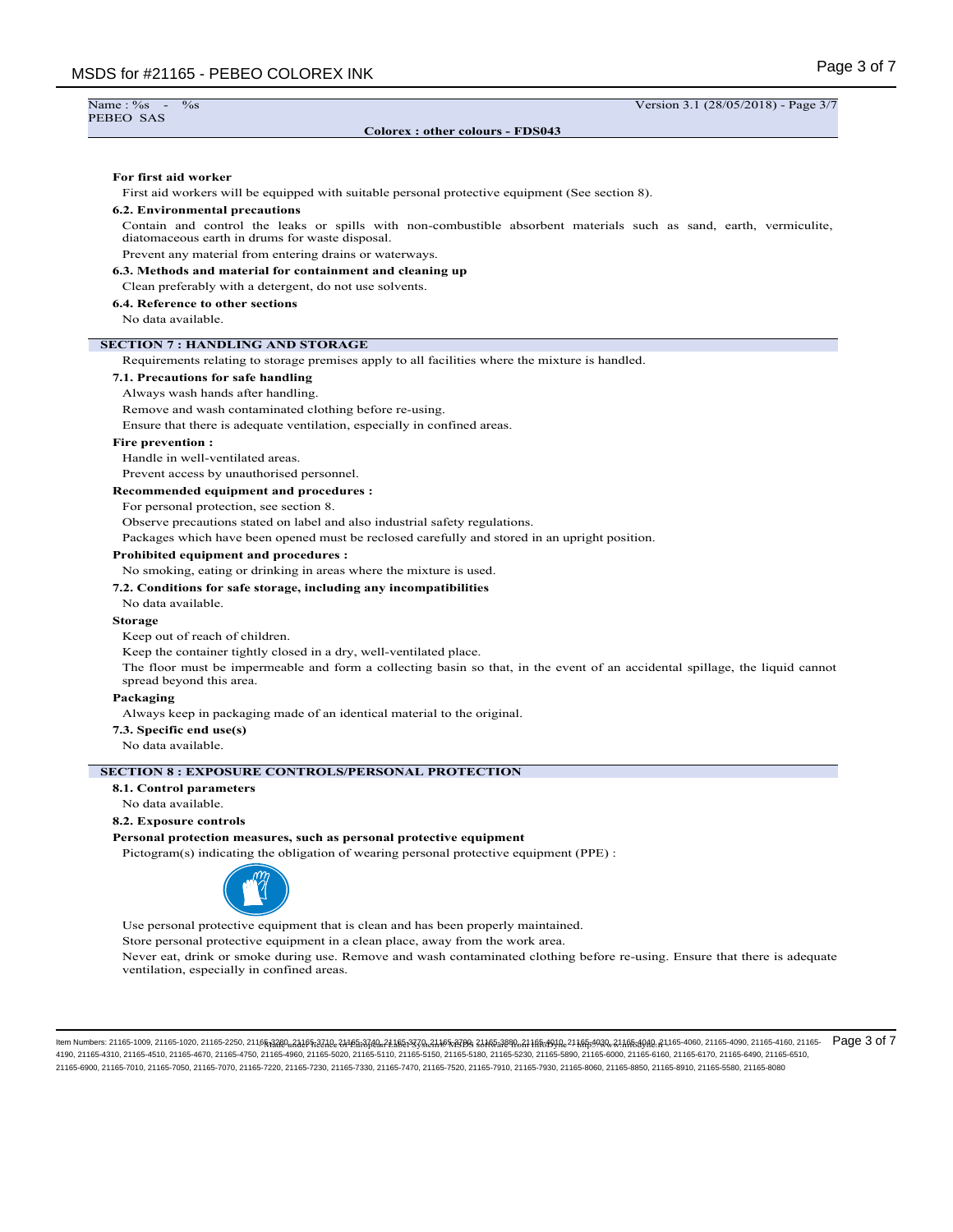| Name: %s<br>$\%$ s<br>$\sim$ $-$<br>PEBEO SAS                                                                                          | Version 3.1 (28/05/2018) - Page 4/7                                                                                            |
|----------------------------------------------------------------------------------------------------------------------------------------|--------------------------------------------------------------------------------------------------------------------------------|
| Colorex: other colours - FDS043                                                                                                        |                                                                                                                                |
|                                                                                                                                        |                                                                                                                                |
|                                                                                                                                        |                                                                                                                                |
| - Eye / face protection<br>Avoid contact with eyes.                                                                                    |                                                                                                                                |
| Use eye protectors designed to protect against liquid splashes                                                                         |                                                                                                                                |
| Before handling, wear safety goggles in accordance with standard EN166.                                                                |                                                                                                                                |
| - Hand protection                                                                                                                      |                                                                                                                                |
| Wear suitable protective gloves in the event of prolonged or repeated skin contact.                                                    |                                                                                                                                |
| Use suitable protective gloves that are resistant to chemical agents in accordance with standard EN374.                                |                                                                                                                                |
| Gloves must be selected according to the application and duration of use at the workstation.                                           |                                                                                                                                |
| that may be handled, necessary physical protections (cutting, pricking, heat protection), level of dexterity required.                 | Protective gloves need to be selected according to their suitability for the workstation in question : other chemical products |
| Type of gloves recommended :                                                                                                           |                                                                                                                                |
| - Natural latex                                                                                                                        |                                                                                                                                |
| - Nitrile rubber (butadiene-acrylonitrile copolymer rubber (NBR))                                                                      |                                                                                                                                |
| - PVC (polyvinyl chloride)                                                                                                             |                                                                                                                                |
| - Butyl Rubber (Isobutylene-isoprene copolymer)                                                                                        |                                                                                                                                |
| Recommended properties :                                                                                                               |                                                                                                                                |
| - Impervious gloves in accordance with standard EN374                                                                                  |                                                                                                                                |
| - Body protection                                                                                                                      |                                                                                                                                |
| Work clothing worn by personnel shall be laundered regularly.                                                                          |                                                                                                                                |
| After contact with the product, all parts of the body that have been soiled must be washed.                                            |                                                                                                                                |
|                                                                                                                                        |                                                                                                                                |
| <b>SECTION 9 : PHYSICAL AND CHEMICAL PROPERTIES</b>                                                                                    |                                                                                                                                |
|                                                                                                                                        |                                                                                                                                |
| 9.1. Information on basic physical and chemical properties                                                                             |                                                                                                                                |
| <b>General information:</b>                                                                                                            |                                                                                                                                |
| Physical state:                                                                                                                        | Fluid liquid.                                                                                                                  |
| $\triangleright$ Important health, safety and environmental information                                                                |                                                                                                                                |
| $pH$ :                                                                                                                                 | $9.30$ .                                                                                                                       |
|                                                                                                                                        | Slightly basic.                                                                                                                |
| Boiling point/boiling range :                                                                                                          | Not relevant.                                                                                                                  |
| Flash point interval :                                                                                                                 | Not relevant.                                                                                                                  |
| Vapour pressure $(50^{\circ}C)$ :                                                                                                      | Not relevant.                                                                                                                  |
| Density:                                                                                                                               | 1.35                                                                                                                           |
| Water solubility:                                                                                                                      | Dilutable.                                                                                                                     |
| Melting point/melting range :                                                                                                          | Not relevant.                                                                                                                  |
| Self-ignition temperature :                                                                                                            | Not relevant.                                                                                                                  |
| Decomposition point/decomposition range :                                                                                              | Not relevant.                                                                                                                  |
| 9.2. Other information                                                                                                                 |                                                                                                                                |
| $\text{VOC (g/l)}:$                                                                                                                    | 33.75                                                                                                                          |
| <b>SECTION 10 : STABILITY AND REACTIVITY</b>                                                                                           |                                                                                                                                |
| 10.1. Reactivity                                                                                                                       |                                                                                                                                |
| No data available.                                                                                                                     |                                                                                                                                |
| 10.2. Chemical stability                                                                                                               |                                                                                                                                |
| This mixture is stable under the recommended handling and storage conditions in section 7.<br>10.3. Possibility of hazardous reactions |                                                                                                                                |

#### **10.4. Conditions to avoid**

Avoid :

- frost

**10.5. Incompatible materials**

llem Numbers: 21165-1009, 21165-1020, 21165-2250, 2115<del>&A220, A</del>A&F\$;Z4Ae&H<del>E&B3A4, 21.A&B3</del>ZgA&A\$F\$ZyA&A\$F&RB& 3JA&S#2B&A1AF&BAA&11A&BAQ&21AF&BAQ&21AF&BAQ&21AF&BAQ&2.21AF&BAQ&2.21AF&BAQ&2.21165-4060, 21165-4090, 21165-409 4190, 21165-4310, 21165-4510, 21165-4670, 21165-4750, 21165-4960, 21165-5020, 21165-5110, 21165-5150, 21165-5180, 21165-5390, 21165-6990, 21165-6100, 21165-6170, 21165-6170, 21165-6490, 21165-6170, 21165-6170, 21165-6490, 2 21165-6900, 21165-7010, 21165-7050, 21165-7070, 21165-7220, 21165-7230, 21165-7330, 21165-7470, 21165-7520, 21165-7910, 21165-7930, 21165-8060, 21165-8850, 21165-8910, 21165-5580, 21165-8080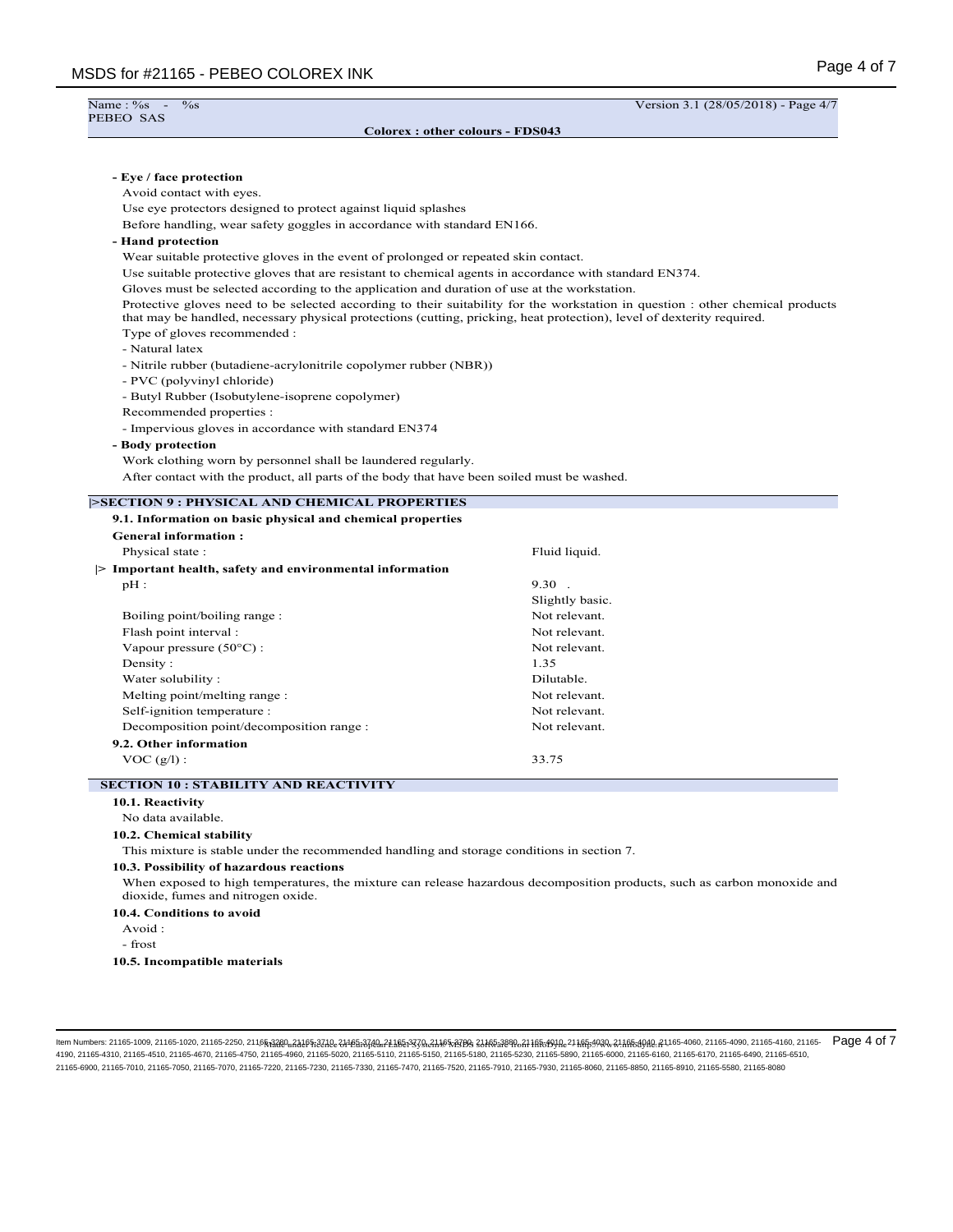PEBEO SAS

**Colorex : other colours - FDS043**

Name : %s - %s - %s Version 3.1 (28/05/2018) - Page 5/7

# **10.6. Hazardous decomposition products**

The thermal decomposition may release/form :

- carbon monoxide (CO)
- carbon dioxide (CO2)

## **|>SECTION 11 : TOXICOLOGICAL INFORMATION**

#### **11.1. Information on toxicological effects**

Splashes in the eyes may cause irritation and reversible damage

#### **11.1.1. Substances**

No toxicological data available for the substances.

#### **11.1.2. Mixture**

#### **Respiratory or skin sensitisation :**

Contains at least one sensitising substance. May cause an allergic reaction.

#### **|> Monograph(s) from the IARC (International Agency for Research on Cancer) :**

CAS 13463-67-7 : IARC Group 2B : The agent is possibly carcinogenic to humans.

CAS 9003-39-8 : IARC Group 3 : The agent is not classifiable as to its carcinogenicity to humans.

#### **SECTION 12 : ECOLOGICAL INFORMATION**

#### **12.1. Toxicity**

#### **12.1.2. Mixtures**

No aquatic toxicity data available for the mixture.

**12.2. Persistence and degradability**

No data available.

#### **12.3. Bioaccumulative potential**

No data available.

**12.4. Mobility in soil**

No data available.

# **12.5. Results of PBT and vPvB assessment**

No data available.

# **12.6. Other adverse effects**

No data available.

# **SECTION 13 : DISPOSAL CONSIDERATIONS**

Proper waste management of the mixture and/or its container must be determined in accordance with Directive 2008/98/EC.

#### **13.1. Waste treatment methods**

Do not pour into drains or waterways.

#### **Waste :**

Waste management is carried out without endangering human health, without harming the environment and, in particular without risk to water, air, soil, plants or animals.

Recycle or dispose of waste in compliance with current legislation, preferably via a certified collector or company.

Do not contaminate the ground or water with waste, do not dispose of waste into the environment.

#### **Soiled packaging :**

Empty container completely. Keep label(s) on container.

Give to a certified disposal contractor.

#### **Codes of wastes (Decision 2014/955/EC, Directive 2008/98/EEC on hazardous waste) :**

20 01 27 \* paint, inks, adhesives and resins containing dangerous substances

15 01 02 plastic packaging

ltem Numbers: 21165-1009, 21165-1020, 21165-2250, 21165<sub>13</sub>220uf2405p227dee21fe5i3740uf2116E3379uf21165x379uf21165x379uf2125bf8ca21ffe5f9y3fe21ffe5ff9y3fe21ffe5ff9y3fe21ffe5f9y3fe21ffe5ff9y3fe21ffe5ff9y3fe21ffe5ff9y3fe21f 4190, 21165-4310, 21165-4510, 21165-4670, 21165-4750, 21165-4760, 21165-5020, 21165-5110, 21165-5150, 21165-5180, 21165-5230, 21165-5890, 21165-6000, 21165-6100, 21165-6100, 21165-6170, 21165-6490, 21165-610, 21165-6510, 21165-6900, 21165-7010, 21165-7050, 21165-7070, 21165-7220, 21165-7230, 21165-7330, 21165-7470, 21165-7520, 21165-7910, 21165-7930, 21165-8060, 21165-8850, 21165-8910, 21165-5580, 21165-8080 Page 5 of 7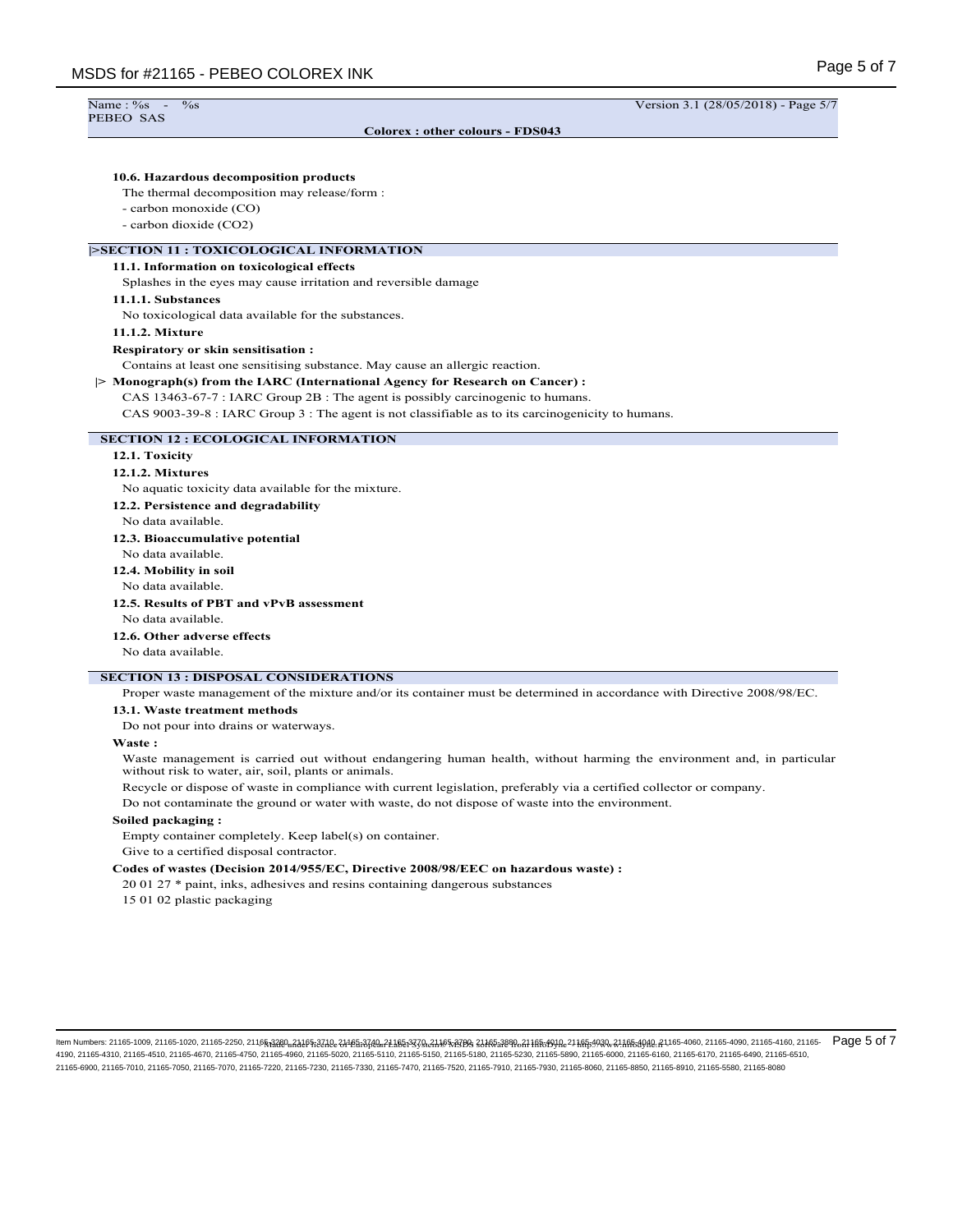```
PEBEO SAS
```
Name : %s - %s Version 3.1 (28/05/2018) - Page 6/7

**Colorex : other colours - FDS043**

**SECTION 14 : TRANSPORT INFORMATION**

- Exempt from transport classification and labelling.
- **14.1. UN number** -
- **14.2. UN proper shipping name**
- **14.3. Transport hazard class(es)**
- **14.4. Packing group**
- -

-

-

-

- **14.5. Environmental hazards** -
- **14.6. Special precautions for user**
- **|>SECTION 15 : REGULATORY INFORMATION**

#### **15.1. Safety, health and environmental regulations/legislation specific for the substance or mixture**

- **|> Classification and labelling information included in section 2:**
	- The following regulations have been used:
		- EU Regulation No. 1272/2008 amended by EU Regulation No. 2017/776 (ATP 10)
	- **Container information:**
	- No data available. **- Particular provisions :**
	- No data available.
	- **Standardised American system for the identification of hazards presented by the product in view of emergency procedures (NFPA 704) :**
		- NFPA 704, Labelling: Health=0 Inflammability=1 Instability/Reactivity=1 Specific Risk=none



**15.2. Chemical safety assessment**

No data available.

# **SECTION 16 : OTHER INFORMATION**

Since the user's working conditions are not known by us, the information supplied on this safety data sheet is based on our current level of knowledge and on national and community regulations.

The mixture must not be used for other uses than those specified in section 1 without having first obtained written handling instructions.

It is at all times the responsibility of the user to take all necessary measures to comply with legal requirements and local regulations.

The information in this safety data sheet must be regarded as a description of the safety requirements relating to the mixture and not as a guarantee of the properties thereof.

#### **Wording of the phrases mentioned in section 3 :**

| H302        | Harmful if swallowed.                |  |
|-------------|--------------------------------------|--|
| H315        | Causes skin irritation.              |  |
| H317        | May cause an allergic skin reaction. |  |
| H318        | Causes serious eye damage.           |  |
| <b>H400</b> | Very toxic to aquatic life.          |  |
|             |                                      |  |

llem Numbers: 21165-1009, 21165-1020, 21165-2250, 2115<del>6,8220, 83</del>165-8240e-81165-8740e-7165-8740e-7165-8740e-8165-8890-811ff6:199Ae-211ff6:199Ae-211ff6:199Ae-211ff6:199Ae-211ff6:199Ae-211ff6:199Ae-211ff6:199Ae-211ff6:199A 4190, 21165-4310, 21165-4510, 21165-4670, 21165-4750, 21165-4960, 21165-5020, 21165-5110, 21165-5150, 21165-6180, 21165-5230, 21165-6390, 21165-6900, 21165-6160, 21165-6170, 21165-6490, 21165-600, 21165-600, 21165-6610, 211 21165-6900, 21165-7010, 21165-7050, 21165-7070, 21165-7220, 21165-7230, 21165-7330, 21165-7470, 21165-7520, 21165-7910, 21165-7930, 21165-8060, 21165-8850, 21165-8910, 21165-5580, 21165-8080